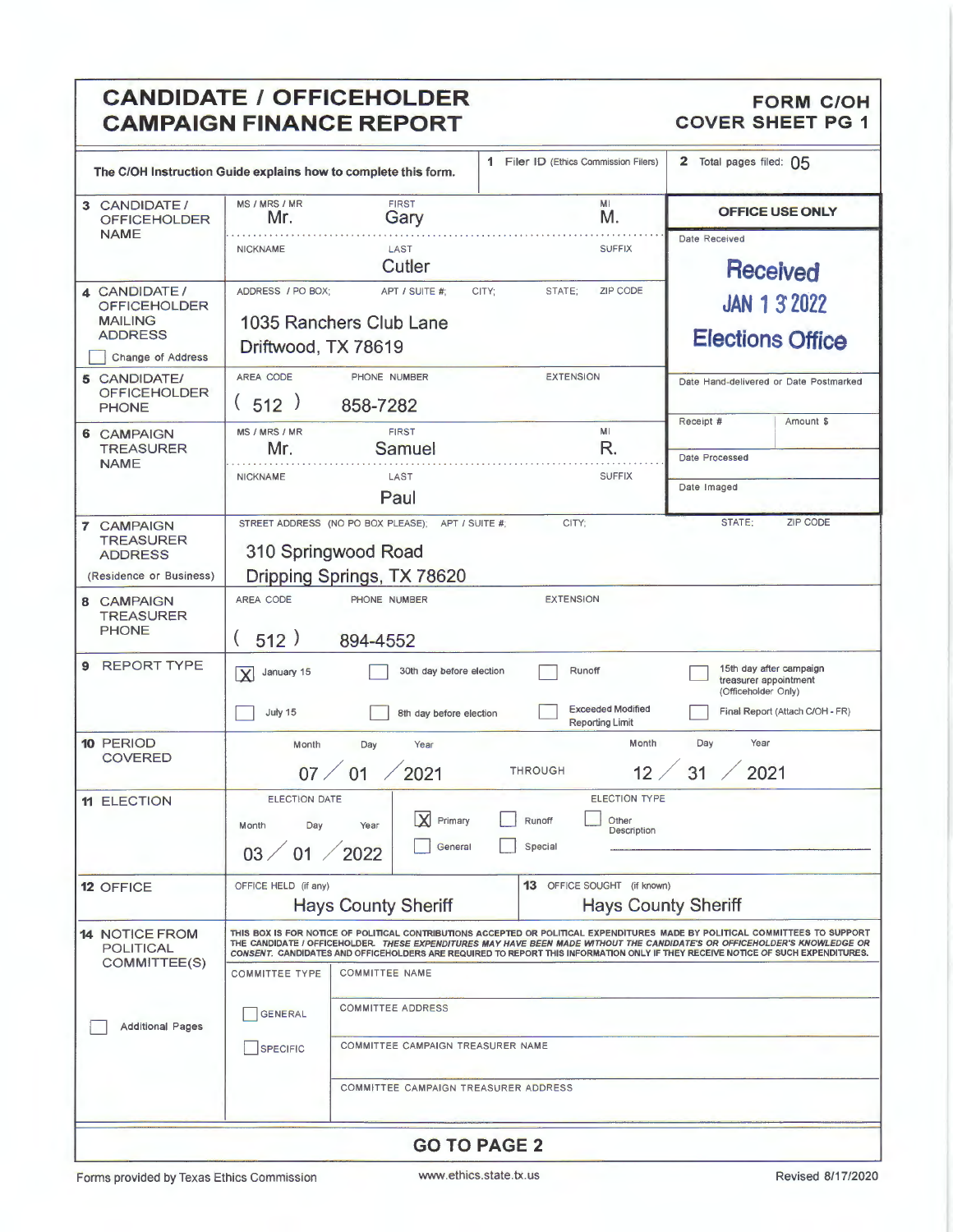## **SUBTOTALS** - **C/OH FORM C/OH**

# **COVER SHEET PG 3**

|     | 19 FILER NAME                                                                                | Filer ID (Ethics Commission Filers) |                                  |
|-----|----------------------------------------------------------------------------------------------|-------------------------------------|----------------------------------|
|     | Gary M. Cutler                                                                               |                                     |                                  |
|     | 21 SCHEDULE SUBTOTALS<br><b>NAME OF SCHEDULE</b>                                             |                                     | <b>SUBTOTAL</b><br><b>AMOUNT</b> |
| 1.  | SCHEDULE A1: MONETARY POLITICAL CONTRIBUTIONS                                                |                                     | \$                               |
| 2.  | SCHEDULE A2: NON-MONETARY (IN-KIND) POLITICAL CONTRIBUTIONS                                  |                                     | S                                |
| 3.  | <b>SCHEDULE B: PLEDGED CONTRIBUTIONS</b>                                                     |                                     | \$                               |
| 4.  | <b>SCHEDULE E: LOANS</b>                                                                     |                                     | \$                               |
| 5.  | ΙxΙ<br>SCHEDULE F1: POLITICAL EXPENDITURES MADE FROM POLITICAL CONTRIBUTIONS                 |                                     | \$<br>384.27                     |
| 6.  | SCHEDULE F2: UNPAID INCURRED OBLIGATIONS                                                     |                                     | \$                               |
| 7.  | SCHEDULE F3: PURCHASE OF INVESTMENTS MADE FROM POLITICAL CONTRIBUTIONS                       |                                     | \$                               |
| 8.  | SCHEDULE F4: EXPENDITURES MADE BY CREDIT CARD                                                |                                     | \$                               |
| 9.  | SCHEDULE G: POLITICAL EXPENDITURES MADE FROM PERSONAL FUNDS                                  |                                     | \$                               |
| 10. | SCHEDULE H: PAYMENT MADE FROM POLITICAL CONTRIBUTIONS TO A BUSINESS OF C/OH                  |                                     | S                                |
| 11. | SCHEDULE I: NON-POLITICAL EXPENDITURES MADE FROM POLITICAL CONTRIBUTIONS                     |                                     | \$                               |
| 12. | SCHEDULE K: INTEREST, CREDITS, GAINS, REFUNDS, AND CONTRIBUTIONS RETURNED<br><b>TO FILER</b> |                                     | \$                               |
|     |                                                                                              |                                     |                                  |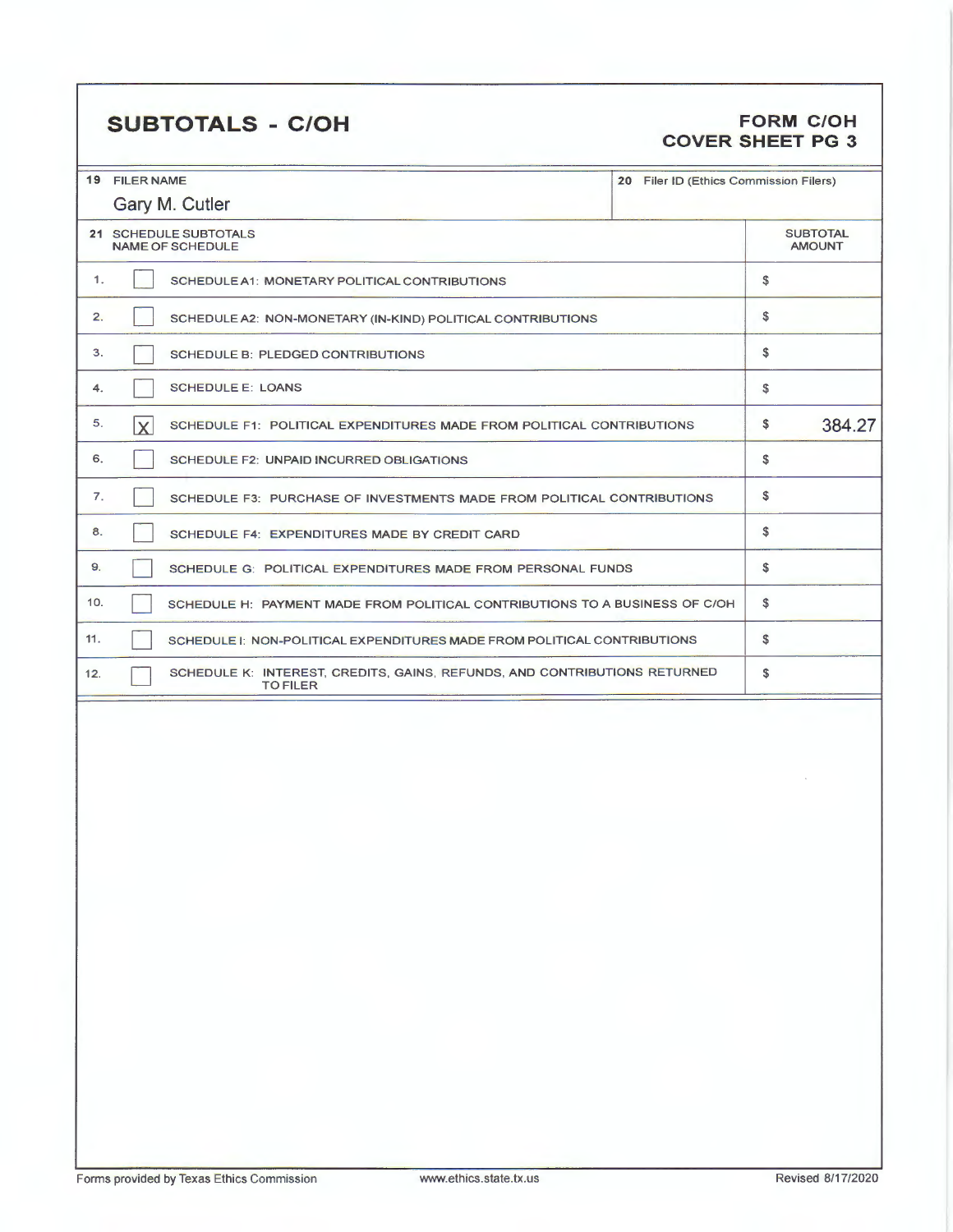# **POLITICAL EXPENDITURES MADE<br>
FROM POLITICAL CONTRIBUTIONS SCHEDULE F1**

If the requested information is not applicable, **DO NOT include this page in the report.** 

### **EXPENDITURE CATEGORIES FOR BOX S(a)**

| <b>Advertising Expense</b><br>Accounting/Banking<br><b>Consulting Expense</b><br>Contributions/Donations Made By<br>Candidate/Officeholder/Political Committee<br>Credit Card Payment | <b>Event Expense</b><br>Loan Repayment/Reimbursement<br>Fees<br>Office Overhead/Rental Expense<br>Food/Beverage Expense<br>Polling Expense<br>Gift/Awards/Memorials Expense<br><b>Printing Expense</b><br><b>Legal Services</b><br>Salaries/Wages/Contract Labor<br>The Instruction Guide explains how to complete this form. |                    | Solicitation/Fundraising Expense<br>Transportation Equipment & Related Expense<br><b>Travel In District</b><br><b>Travel Out Of District</b><br>Other (enter a category not listed above) |  |  |  |  |
|---------------------------------------------------------------------------------------------------------------------------------------------------------------------------------------|-------------------------------------------------------------------------------------------------------------------------------------------------------------------------------------------------------------------------------------------------------------------------------------------------------------------------------|--------------------|-------------------------------------------------------------------------------------------------------------------------------------------------------------------------------------------|--|--|--|--|
| 1 Total pages Schedule F1: 2 FILER NAME<br>02                                                                                                                                         | Gary M. Cutler                                                                                                                                                                                                                                                                                                                |                    | 3 Filer ID (Ethics Commission Filers)                                                                                                                                                     |  |  |  |  |
| 4 Date                                                                                                                                                                                | 5 Payee name                                                                                                                                                                                                                                                                                                                  |                    |                                                                                                                                                                                           |  |  |  |  |
| 07/30/2021                                                                                                                                                                            | <b>Hays County Republican Party</b>                                                                                                                                                                                                                                                                                           |                    |                                                                                                                                                                                           |  |  |  |  |
| $6$ Amount $($ )                                                                                                                                                                      | 7 Payee address;                                                                                                                                                                                                                                                                                                              | City;              | Zip Code<br>State;                                                                                                                                                                        |  |  |  |  |
|                                                                                                                                                                                       | P.O. Box 1806                                                                                                                                                                                                                                                                                                                 |                    |                                                                                                                                                                                           |  |  |  |  |
| 31.22<br>\$                                                                                                                                                                           | Kyle, TX 78640                                                                                                                                                                                                                                                                                                                |                    |                                                                                                                                                                                           |  |  |  |  |
| 8                                                                                                                                                                                     | (a) Category (See Categories listed at the top of this schedule)                                                                                                                                                                                                                                                              | (b) Description    |                                                                                                                                                                                           |  |  |  |  |
| <b>PURPOSE</b><br>OF<br><b>EXPENDITURE</b>                                                                                                                                            | <b>Event Expense</b>                                                                                                                                                                                                                                                                                                          |                    | Event Expense - Annual Picnic Fund Raiser                                                                                                                                                 |  |  |  |  |
|                                                                                                                                                                                       | (c)<br>Check if travel outside of Texas. Complete Schedule T.                                                                                                                                                                                                                                                                 |                    | Check if Austin, TX, officeholder living expense                                                                                                                                          |  |  |  |  |
| 9 Complete ONLY if direct<br>expenditure to benefit C/OH                                                                                                                              | Candidate / Officeholder name                                                                                                                                                                                                                                                                                                 | Office sought      | Office held                                                                                                                                                                               |  |  |  |  |
| Date                                                                                                                                                                                  | Payee name                                                                                                                                                                                                                                                                                                                    |                    |                                                                                                                                                                                           |  |  |  |  |
| 08/17/2021                                                                                                                                                                            | <b>The Friends Foundation</b>                                                                                                                                                                                                                                                                                                 |                    |                                                                                                                                                                                           |  |  |  |  |
| Amount (\$)                                                                                                                                                                           | Payee address;                                                                                                                                                                                                                                                                                                                | City;              | State:<br>Zip Code                                                                                                                                                                        |  |  |  |  |
|                                                                                                                                                                                       | $P.O.$ Box 8                                                                                                                                                                                                                                                                                                                  |                    |                                                                                                                                                                                           |  |  |  |  |
| 100.00<br>\$                                                                                                                                                                          | Dripping Springs, TX 78620                                                                                                                                                                                                                                                                                                    |                    |                                                                                                                                                                                           |  |  |  |  |
|                                                                                                                                                                                       | Category (See Categories listed at the top of this schedule)                                                                                                                                                                                                                                                                  | <b>Description</b> |                                                                                                                                                                                           |  |  |  |  |
| <b>PURPOSE</b><br>OF<br><b>EXPENDITURE</b>                                                                                                                                            | Contributions/Donations Made By<br>Officeholder                                                                                                                                                                                                                                                                               |                    | Donation - Sponsor BBQ Fund Raiser                                                                                                                                                        |  |  |  |  |
|                                                                                                                                                                                       | Check if travel outside of Texas. Complete Schedule T.                                                                                                                                                                                                                                                                        |                    | Check if Austin, TX, officeholder living expense                                                                                                                                          |  |  |  |  |
| Complete ONLY if direct<br>expenditure to benefit C/OH                                                                                                                                | Candidate / Officeholder name                                                                                                                                                                                                                                                                                                 | Office sought      | Office held                                                                                                                                                                               |  |  |  |  |
| Date                                                                                                                                                                                  | Payee name                                                                                                                                                                                                                                                                                                                    |                    |                                                                                                                                                                                           |  |  |  |  |
| 10/26/2021                                                                                                                                                                            | Jason's Deli #750                                                                                                                                                                                                                                                                                                             |                    |                                                                                                                                                                                           |  |  |  |  |
| Amount (\$)                                                                                                                                                                           | Payee address;                                                                                                                                                                                                                                                                                                                | City;              | State;<br>Zip Code                                                                                                                                                                        |  |  |  |  |
|                                                                                                                                                                                       | 901 Hwy 80                                                                                                                                                                                                                                                                                                                    |                    |                                                                                                                                                                                           |  |  |  |  |
| 53.05<br>\$                                                                                                                                                                           | San Marcos, TX 78666                                                                                                                                                                                                                                                                                                          |                    |                                                                                                                                                                                           |  |  |  |  |
|                                                                                                                                                                                       | Category (See Categories listed at the top of this schedule)                                                                                                                                                                                                                                                                  | <b>Description</b> |                                                                                                                                                                                           |  |  |  |  |
| <b>PURPOSE</b>                                                                                                                                                                        | Food and Beverage Expense                                                                                                                                                                                                                                                                                                     |                    | Food and Beverage - Campaign Strategy Meeting                                                                                                                                             |  |  |  |  |
| <b>OF</b><br><b>EXPENDITURE</b>                                                                                                                                                       |                                                                                                                                                                                                                                                                                                                               | Luncheon           |                                                                                                                                                                                           |  |  |  |  |
|                                                                                                                                                                                       | Check if travel outside of Texas. Complete Schedule T.                                                                                                                                                                                                                                                                        |                    | Check if Austin, TX, officeholder living expense                                                                                                                                          |  |  |  |  |
| Complete ONLY if direct<br>expenditure to benefit C/OH                                                                                                                                | Candidate / Officeholder name                                                                                                                                                                                                                                                                                                 | Office sought      | <b>Office held</b>                                                                                                                                                                        |  |  |  |  |
|                                                                                                                                                                                       | ATTACH ADDITIONAL COPIES OF THIS SCHEDULE AS NEEDED                                                                                                                                                                                                                                                                           |                    |                                                                                                                                                                                           |  |  |  |  |
| Forms provided by Texas Ethics Commission                                                                                                                                             | www.ethics.state.tx.us                                                                                                                                                                                                                                                                                                        |                    | Revised 8/17/2020                                                                                                                                                                         |  |  |  |  |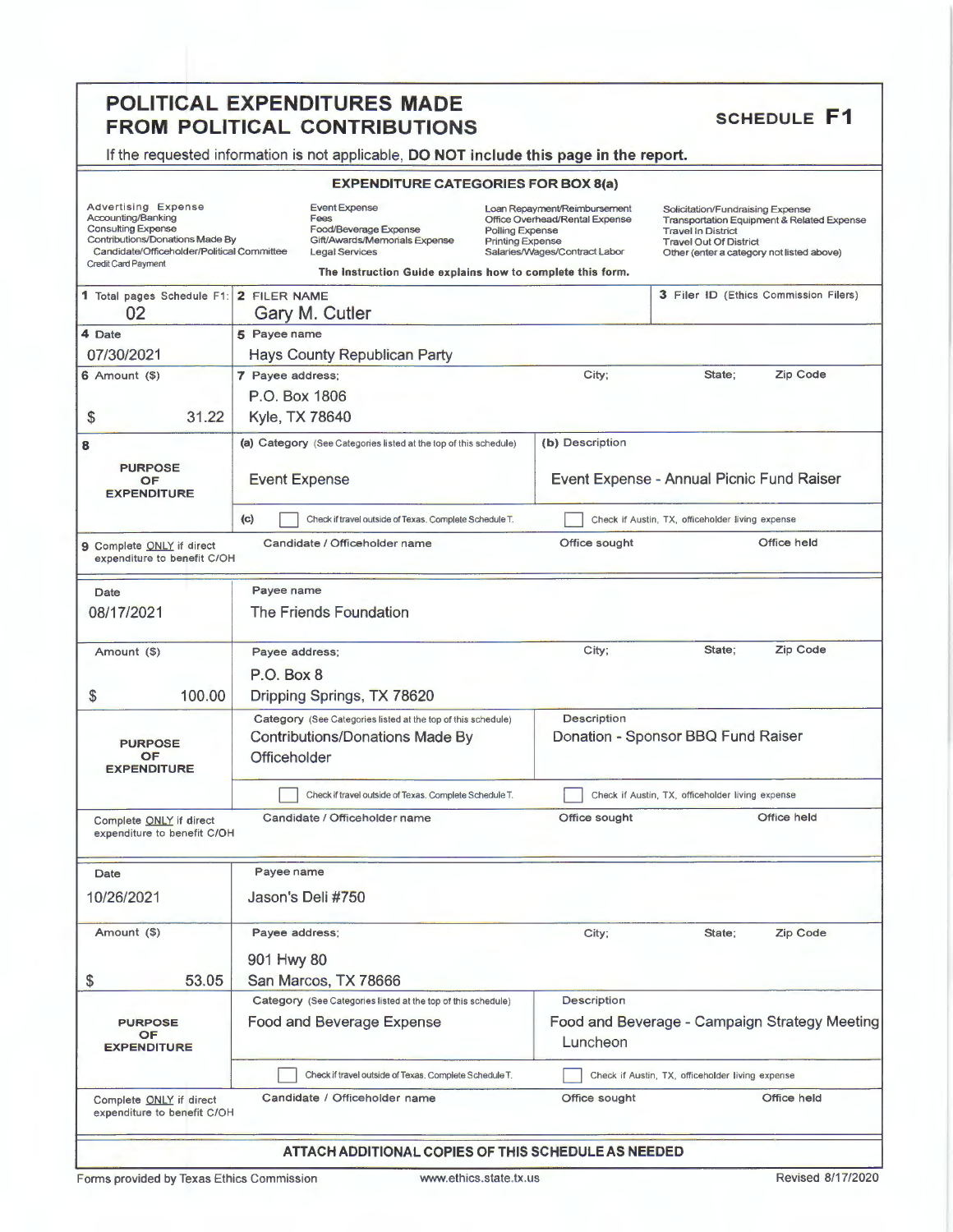# **POLITICAL EXPENDITURES MADE<br>
FROM POLITICAL CONTRIBUTIONS SCHEDULE F1**

If the requested information is not applicable, **DO NOT include this page in the report.** 

### **EXPENDITURE CATEGORIES FOR BOX 8(a)**

| Advertising Expense<br>Accounting/Banking<br><b>Consulting Expense</b><br>Contributions/Donations Made By<br>Candidate/Officeholder/Political Committee<br>Credit Card Payment | <b>Event Expense</b><br>Loan Repayment/Reimbursement<br>Fees<br>Office Overhead/Rental Expense<br>Food/Beverage Expense<br>Polling Expense<br>Gift/Awards/Memorials Expense<br><b>Printing Expense</b><br>Salaries/Wages/Contract Labor<br><b>Legal Services</b><br>The Instruction Guide explains how to complete this form. |                                                                  |                                                                                                            | <b>Travel In District</b>                        | Solicitation/Fundraising Expense<br>Transportation Equipment & Related Expense<br><b>Travel Out Of District</b><br>Other (enter a category not listed above) |                                       |  |
|--------------------------------------------------------------------------------------------------------------------------------------------------------------------------------|-------------------------------------------------------------------------------------------------------------------------------------------------------------------------------------------------------------------------------------------------------------------------------------------------------------------------------|------------------------------------------------------------------|------------------------------------------------------------------------------------------------------------|--------------------------------------------------|--------------------------------------------------------------------------------------------------------------------------------------------------------------|---------------------------------------|--|
| 1 Total pages Schedule F1: 2 FILER NAME<br>02                                                                                                                                  |                                                                                                                                                                                                                                                                                                                               | Gary M. Cutler                                                   |                                                                                                            |                                                  |                                                                                                                                                              | 3 Filer ID (Ethics Commission Filers) |  |
| 4 Date<br>10/28/2021                                                                                                                                                           | 5 Payee name                                                                                                                                                                                                                                                                                                                  | Wimberley Valley Radio KWVH 94.3FM                               |                                                                                                            |                                                  |                                                                                                                                                              |                                       |  |
| $6$ Amount $(9)$<br>200.00<br>\$                                                                                                                                               | 7 Payee address;                                                                                                                                                                                                                                                                                                              | 111 Old Kyle Road, Suite 108<br>Wimberley, TX 78676-2831         |                                                                                                            | City;                                            | State:                                                                                                                                                       | <b>Zip Code</b>                       |  |
| 8                                                                                                                                                                              |                                                                                                                                                                                                                                                                                                                               | (a) Category (See Categories listed at the top of this schedule) |                                                                                                            | (b) Description                                  |                                                                                                                                                              |                                       |  |
| <b>PURPOSE</b><br><b>OF</b><br><b>EXPENDITURE</b>                                                                                                                              | <b>Contributions/Donations Made By</b><br>Donation - Radio Operations Donation<br>Candidate                                                                                                                                                                                                                                   |                                                                  |                                                                                                            |                                                  |                                                                                                                                                              |                                       |  |
|                                                                                                                                                                                | (c)                                                                                                                                                                                                                                                                                                                           | Check if travel outside of Texas. Complete Schedule T.           |                                                                                                            | Check if Austin, TX, officeholder living expense |                                                                                                                                                              |                                       |  |
| 9 Complete ONLY if direct<br>expenditure to benefit C/OH                                                                                                                       |                                                                                                                                                                                                                                                                                                                               | Candidate / Officeholder name                                    |                                                                                                            | Office sought                                    |                                                                                                                                                              | Office held                           |  |
| Date                                                                                                                                                                           | Payee name                                                                                                                                                                                                                                                                                                                    |                                                                  |                                                                                                            |                                                  |                                                                                                                                                              |                                       |  |
| Amount (\$)                                                                                                                                                                    | Payee address;                                                                                                                                                                                                                                                                                                                |                                                                  |                                                                                                            | City;                                            | State;                                                                                                                                                       | Zip Code                              |  |
| <b>PURPOSE</b><br>OF<br><b>EXPENDITURE</b>                                                                                                                                     |                                                                                                                                                                                                                                                                                                                               | Category (See Categories listed at the top of this schedule)     |                                                                                                            | Description                                      |                                                                                                                                                              |                                       |  |
|                                                                                                                                                                                |                                                                                                                                                                                                                                                                                                                               | Check if travel outside of Texas. Complete Schedule T.           |                                                                                                            |                                                  | Check if Austin, TX, officeholder living expense                                                                                                             |                                       |  |
| Complete ONLY if direct<br>expenditure to benefit C/OH                                                                                                                         |                                                                                                                                                                                                                                                                                                                               | Candidate / Officeholder name                                    |                                                                                                            | Office sought                                    |                                                                                                                                                              | Office held                           |  |
| Date                                                                                                                                                                           | Payee name                                                                                                                                                                                                                                                                                                                    |                                                                  |                                                                                                            |                                                  |                                                                                                                                                              |                                       |  |
| Amount (\$)                                                                                                                                                                    | Payee address:                                                                                                                                                                                                                                                                                                                |                                                                  |                                                                                                            | City;                                            | State;                                                                                                                                                       | Zip Code                              |  |
| <b>PURPOSE</b><br>OF<br><b>EXPENDITURE</b>                                                                                                                                     |                                                                                                                                                                                                                                                                                                                               | Category (See Catagories listed at the top of this schedule)     |                                                                                                            | <b>Description</b>                               |                                                                                                                                                              |                                       |  |
|                                                                                                                                                                                |                                                                                                                                                                                                                                                                                                                               |                                                                  | Check if travel outside of Texas. Complete Schedule T.<br>Check if Austin, TX, officeholder living expense |                                                  |                                                                                                                                                              |                                       |  |
| Complete ONLY if direct<br>expenditure to benefit C/OH                                                                                                                         |                                                                                                                                                                                                                                                                                                                               | Candidate / Officeholder name                                    |                                                                                                            | Office sought                                    |                                                                                                                                                              | Office held                           |  |
|                                                                                                                                                                                |                                                                                                                                                                                                                                                                                                                               | ATTACH ADDITIONAL COPIES OF THIS SCHEDULE AS NEEDED              |                                                                                                            |                                                  |                                                                                                                                                              |                                       |  |

Forms provided by Texas Ethics Commission www.ethics.state.tx.us Revised 8/17/2020